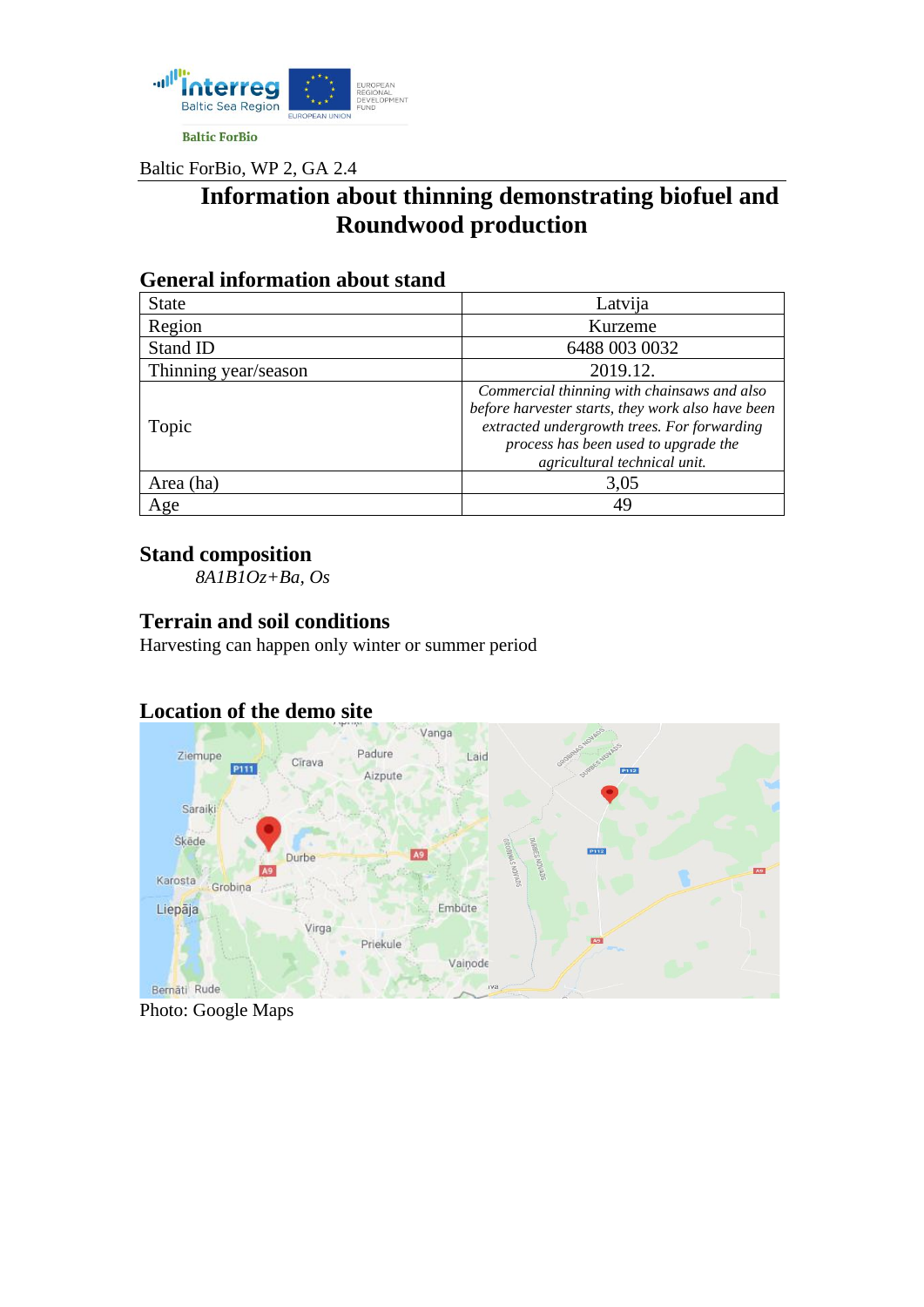

# *Stand characteristic before thinning*

| Average DBH (cm)                       |      |
|----------------------------------------|------|
| Average height (m)                     |      |
| Number of trees (trees per $ha^{-1}$ ) | 60 N |
| Standing volume $(m^3/ha^{-1})$        |      |

#### **Stand management targets**

*Removal of wind – uprooted and severely damaged trees, at the same time as clearing the undergrowth (tree extraction). To increase forest value by extraction of damaged and small size trees and to ensure favorable growth conditions in the stand. After thinning extract of different assortments as well as material for wood chips and also firewood. Those areas which are empty from trees, a spruce plantation has been established in the squares.* 

| Stand characteristic after thinning    |     |
|----------------------------------------|-----|
| Average DBH (cm)                       |     |
| Average height (m)                     |     |
| Number of trees (trees per $ha^{-1}$ ) | 500 |
| Standing volume $(m^3/ha^{-1})$        | 250 |

## **Demonstration site after thinning**



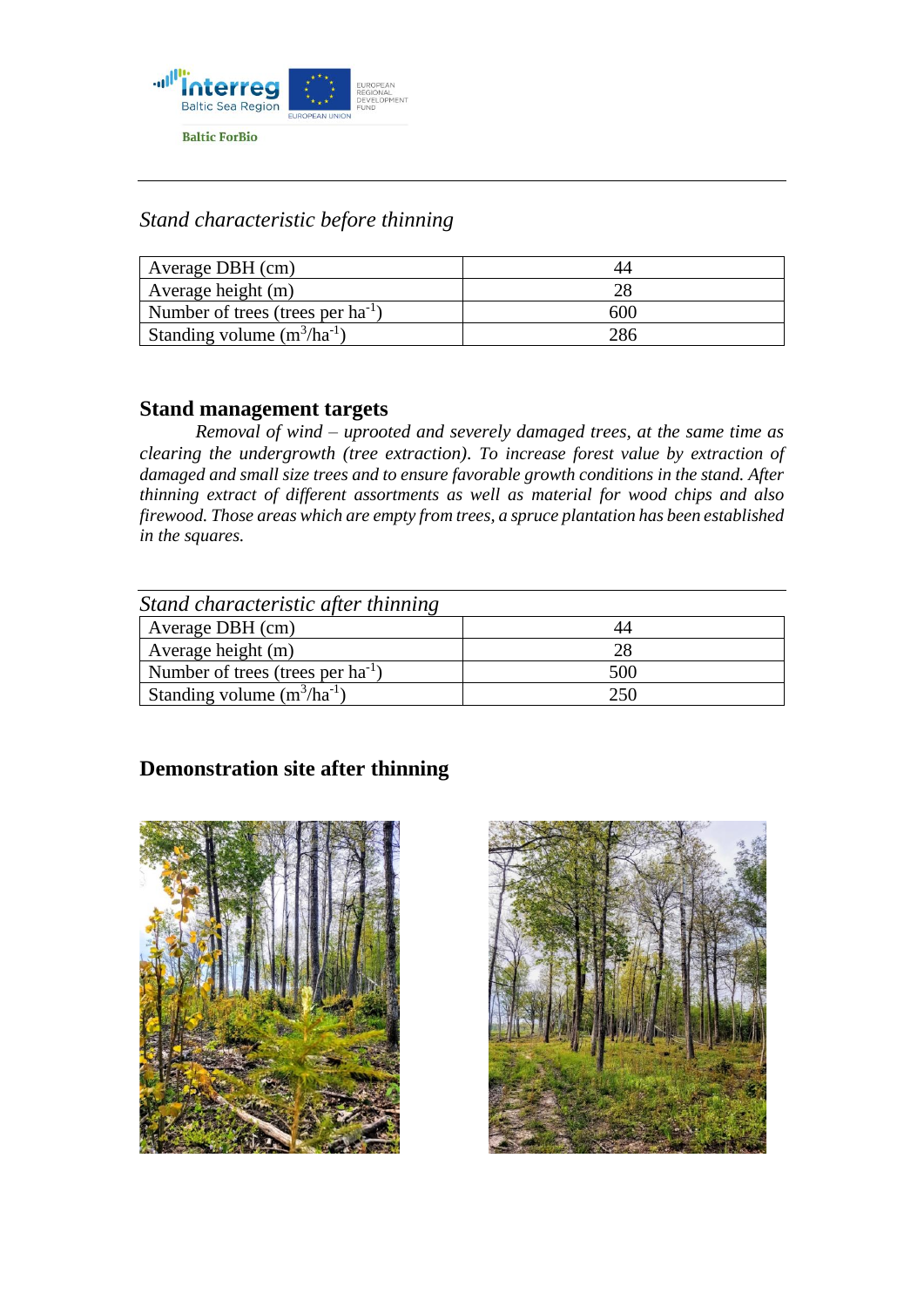

**Baltic ForBio** 





**Mechanical damages due to thinning** *After thinning, there are not any damages*

## **Applied work method in thinning**

*To preserve the desired forest landscape, only wind-blown, extremely dangerous, and damaged trees are removed in the area. At the same time, the undergrowth is extracted. All the prepared materials are delivered in the most suitable conditions so that there is no degrading effect on the environment. In the free places, spruce was planted, thus ensuring the formation of a new forest under the crown layers of the old forest.* 

#### **Technical units:**

*For thinning are used chainsaws, but forwarding has been done by specific harvesting machinery. Technological corridors, in this case, is not created because the distance between the trees allows the technical units to maneuver freely between the trees. The forwarding process has been done only in normal soil bearing capacity conditions.*

*Agriculture machinery is adapted for forestry needs. Case IH Puma model (150 - 220 ZS) Technical parameters:*

> Lifting capacity: 10 463 kg; Wide: 5 467 mm; Weight: 2 476 mm; Hight: 3 068 mm.

*Trailer technical data:*

Accessibility: 7.20 m Lifting capacity: 57 kNm Lifting capacity at 4 m without bucket and rotator: 1 000 kg Lifting at maximum without bucket and rotator: 560 kg Telescopic extension: 1.7 m